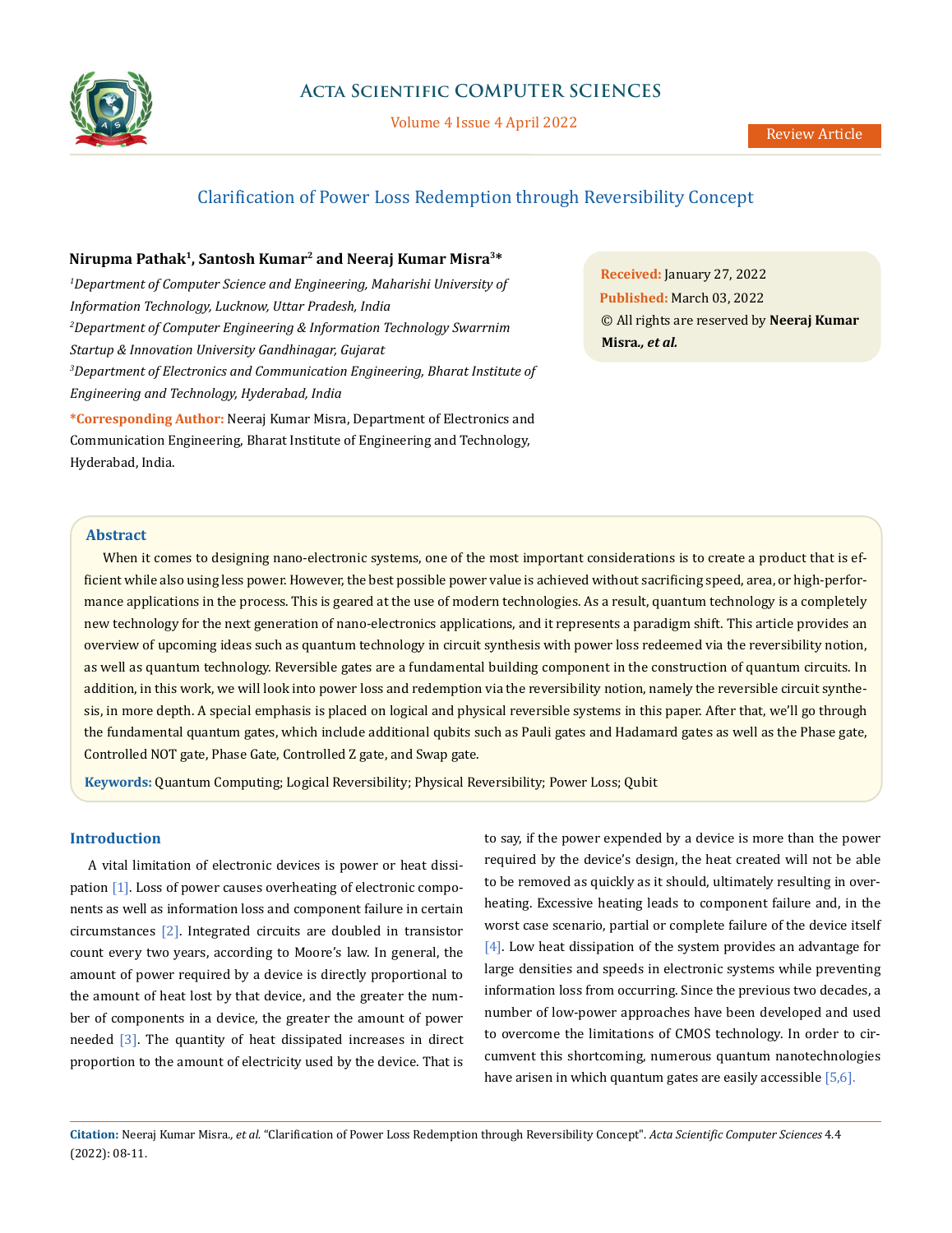As per famous Landauer's principle [6] drawn that logically irreversible systems, which erasure of a logic-bit is always associated with a high value of the entropy. All the erased logic bits in the system during computation will lead to dissipate of at approximate kTln2 amount of heat, where k is the Boltzmann's constant and T is the absolute temperature at which the operation is performed. Bennett, principal drawn that energy- free computations system must be reversible [7]. Quantum Computing uses the concept of "Quantum mechanics" of superposition and entanglement through quantum gates, which are reversible in nature both physically and logically, thereby reducing loss of power in electrical systems [8].

This article is organized as follows. In the first section, the introduction of quantum computing is given. Basic Principles are presented as well. In Section 2, the logical and physical reversibility concept is discussed. Section 3 provides a basis of quantum computing and basic quantum gates. Concluding remarks are given in the last section.

#### **Fundamentals of reversible computing**

Reversibility uses the concept of "Second law of Thermodynamics" which states that if any system is reversible in nature, then the entropy of that system is constant. No heat is dissipated in a system if system entropy is constant [9]. The system should be in equilibrium, for it to be reversible in nature. So, if we make use of this concept and design a digital electronic system components reversible, then there will be no heat dissipation leading to no power loss. Designing a reversible digital electronic system requires designing at two important sub-systems, namely gate level designing and transistor level designing. The digital electronic system, both the logic and physical hardware components should be reversible. So, reversibility concept needs to be applied at both gate level and transistor level, making the energy, recyclable digital systems or circuits with neither heat nor information loss.

#### **Logical-reversibility**

In gate level designing reversible logic gates are employed. Reversible logic gates have equal number of inputs and outputs. There is an equal number of one-to-one mapping between input vectors and output vectors in reversible logic gates such that inputs can be recovered using outputs and vice versa. Except for NOT gate, no other logic gate is reversible in traditional CMOS technology. Reversible gates get balanced functions at the outputs, if inputs don't have any constants [10]. If some of the inputs of reversible gates have constants, then outputs can have unbalanced functions with

extra inputs and garbage outputs (outputs which are not important for execution of the function) depending on the functionality of reversible gates. Several novels reversible logic gates have been introduced by researchers since last decade. Some of basic reversible logic gates are Toffoli gate, Feynman gate, Fredkin gate etc.

#### **Physical-reversibility**

Physical reversibility is achieved by making transistor level design reversible. If any system at the transistor level doesn't have any energy loss while running the system backwards, then the system is said to be physically reversible. To achieve physical reversibility, adiabatic logic is applied to CMOS circuits. Adiabatic circuit gives stored energy or RC across the load capacitance back to the Power clock's purpose is to not turn "transistor on" when voltage is across it and not turn "transistor off" when current is flowing through it. If we maintain above conditions in all phases in the slow movement, then restore phase will recover energy back to power clock. This helps in restoring energy without loss when the system or circuit run backwards. Using Reversible logic gates and applying adiabatic logic to any CMOS circuit can help in reducing power and heat. But adiabatic CMOS circuits have disadvantages because of slow speed and high area overhead. Technologies such as Quantum Dot Cellular automata (QCA), Magnetic spin devise, adiabatic CMOS and nanomagetic (pNML or iNML) etc. have succeeded in quantum computing technology for physical reversibility [12,13]. In the digital hardware flow chart as shown in figure 1, the various stages are shown; in a fifth level presents the logical reversibility and sixth level present the physical reversibility [11].



**Figure 1:** Logical and Physical reversible approach in digital hardware system.

09

**Citation:** Neeraj Kumar Misra*., et al.* "Clarification of Power Loss Redemption through Reversibility Concept". *Acta Scientific Computer Sciences* 4.4 (2022): 08-11.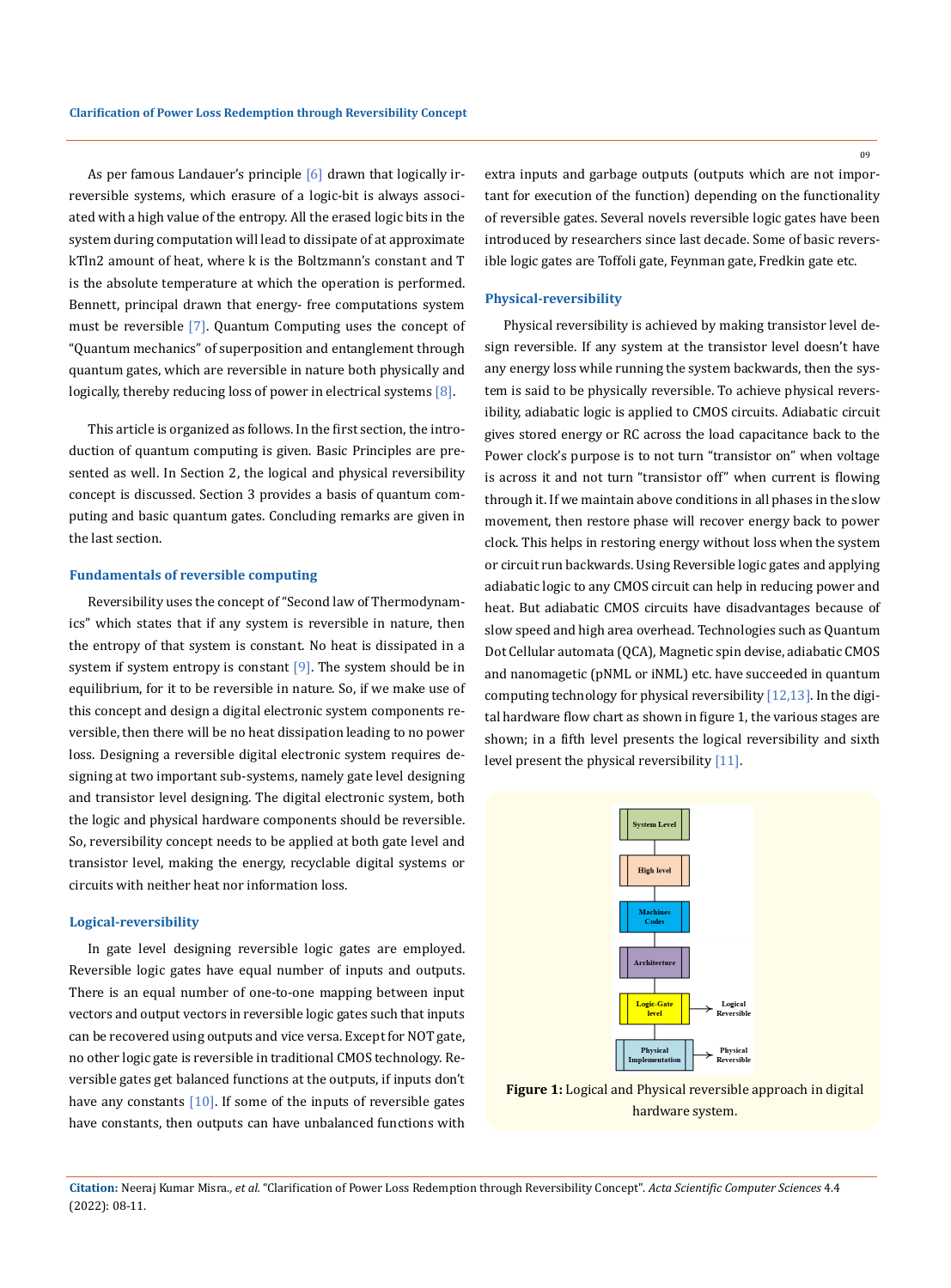#### **Quantum technology and quantum gates**

Quantum technology is a promising developing technology that makes use of the notion of quantum physics for cryptographic calculations, sensing, imaging, and simulations, among other applications [14]. Quantum technology makes advantage of fundamental quantum physics phenomena such as tunnelling, entanglement, and superposition.

For quantum computing, the quantum circuits are built using quantum gates, which are reversible and operate on "qubits". Quantum computing for retracing information uses entangled (sealed) qubits while entering quantum gate and qubits maintain entangle while coming out of quantum gate  $[15]$ . Quantum gates are reversible, which retrace and restore information. Representation of quantum gates can be done by using a unitary matrix. The input qubits are equal to output qubits in a quantum gate. Quantum gates states or vectors are known as "kets" which can be 0, 1 or both unlike classical gate states which are either 0 or 1. A single qubit "p" has two probability kets or vectors in matrix representation given below.

$$
|p\rangle = \begin{bmatrix} V_0 \\ V_1 \end{bmatrix}
$$

Here, ket for "0" value  $|0\rangle = \begin{bmatrix} 1 \\ 0 \end{bmatrix}$  and ket for "1" value  $|1\rangle = \begin{bmatrix} 0 \\ 1 \end{bmatrix}$ 

Similarly, two qubits "p and q" have four vectors in a matrix given below.

$$
|pq\rangle = \begin{bmatrix} V_{00} \\ V_{01} \\ V_{10} \\ V_{11} \end{bmatrix}
$$

Some of quantum gates that work on one or more qubits are Pauli gates, Hadamard gates, Phase gate, Controlled NOT gate, Phase Gate, Controlled Z gate, Swap gate etc. When compared to logic gates, quantum gates can handle complex information calculations safely and without loss at high rates while using less power. However, since quantum gates have a greater margin for error, developing quantum gates is more difficult. Quantum technology conveniently provides reversibility, confidentiality, and the ability to do very complicated and delicate calculations with ease. Given that quantum technology consumes less power than traditional complementary metal-oxide-semiconductor (CMOS) technology, there is much more research to be done in the future to construct an efficient error-free quantum circuit.

### **Conclusions**

Power loss and fast switching are becoming more important problems in current nano-scale CMOS logic circuits, and they have become a fundamental challenge. Technology such as reversible logic, on the other hand, offers a solution for managing the information erasure in logic circuits, and it may also be a viable answer for power reduction in coming technologies like advanced computing systems. The logic synthesis of reversible logic circuits is significantly different from the irreversible logic computing system. However, some fundamental of reversible and quantum computing are presented here. Logic synthesis in quantum computing is always depends on the technology to meet certain objectives which are covered in this article. Admittedly, this article works deal with covers the fundamental of logical and reversible computing effectively. Finally, it is important that the quantum computing synthesis the basic qubit gates, which are presented here successfully.

### **Bibliography**

- 1. Neeraj Kumar Misra., *et al.* ["Design of conservative, revers](https://www.sciencedirect.com/science/article/pii/S2090447917300291)[ible sequential logic for cost efficient emerging nano circuits](https://www.sciencedirect.com/science/article/pii/S2090447917300291)  with enhanced testability". *[Ain Shams Engineering Journal](https://www.sciencedirect.com/science/article/pii/S2090447917300291)* 9.4 [\(2018\): 2027-2037.](https://www.sciencedirect.com/science/article/pii/S2090447917300291)
- 2. Neeraj Kumar Misra., *et al.* ["Towards designing efficient re](https://dl.acm.org/doi/10.1007/s10825-017-0960-4)[versible binary code converters and a dual-rail checker for](https://dl.acm.org/doi/10.1007/s10825-017-0960-4)  emerging nanocircuits". *[Journal of Computational Electronics](https://dl.acm.org/doi/10.1007/s10825-017-0960-4)* [16.2 \(2017\): 442-458.](https://dl.acm.org/doi/10.1007/s10825-017-0960-4)
- 3. Neeraj Kumar Misra., *et al.* ["Testable novel parity-preserving](https://www.worldscientific.com/doi/abs/10.1142/S0218126617501456)  [reversible gate and low-cost quantum decoder design in 1D](https://www.worldscientific.com/doi/abs/10.1142/S0218126617501456)  molecular-QCA". *[Journal of Circuits, Systems and Computers](https://www.worldscientific.com/doi/abs/10.1142/S0218126617501456)* [26.09 \(2017\): 1750145.](https://www.worldscientific.com/doi/abs/10.1142/S0218126617501456)
- 4. Neeraj Kumar Misra., *et al.* ["An inventive design of 4\\* 4 bit re](https://ieeexplore.ieee.org/document/6909323)versible NS gate". *[IEEE International Conference on Recent Ad](https://ieeexplore.ieee.org/document/6909323)[vances and Innovations in Engineering](https://ieeexplore.ieee.org/document/6909323)* (2014): 1-6.
- 5. Nirupma Pathak., *et al.* ["Optimization of Parameters of Ad](https://link.springer.com/article/10.3103/S0735272721100022)[ders and Barrel Shifter Based on Emerging QCA Technology".](https://link.springer.com/article/10.3103/S0735272721100022)  *[Radioelectronics and Communications Systems, Springer](https://link.springer.com/article/10.3103/S0735272721100022)* 64.10 [\(2021\): 535-547.](https://link.springer.com/article/10.3103/S0735272721100022)
- 6. [Landauer R. "Irreversibility and heat generation in the com](https://ieeexplore.ieee.org/document/5392446)puting process". *[IBM journal of research and development](https://ieeexplore.ieee.org/document/5392446)* 5.3 [\(1961\): 183-191.](https://ieeexplore.ieee.org/document/5392446)
- 7. [Charles H Bennett. "Logical reversibility of computation".](https://ieeexplore.ieee.org/document/5391327) *IBM [journal of Research and Development](https://ieeexplore.ieee.org/document/5391327)* 17.6 (1973): 525-532.

10

**Citation:** Neeraj Kumar Misra*., et al.* "Clarification of Power Loss Redemption through Reversibility Concept". *Acta Scientific Computer Sciences* 4.4 (2022): 08-11.